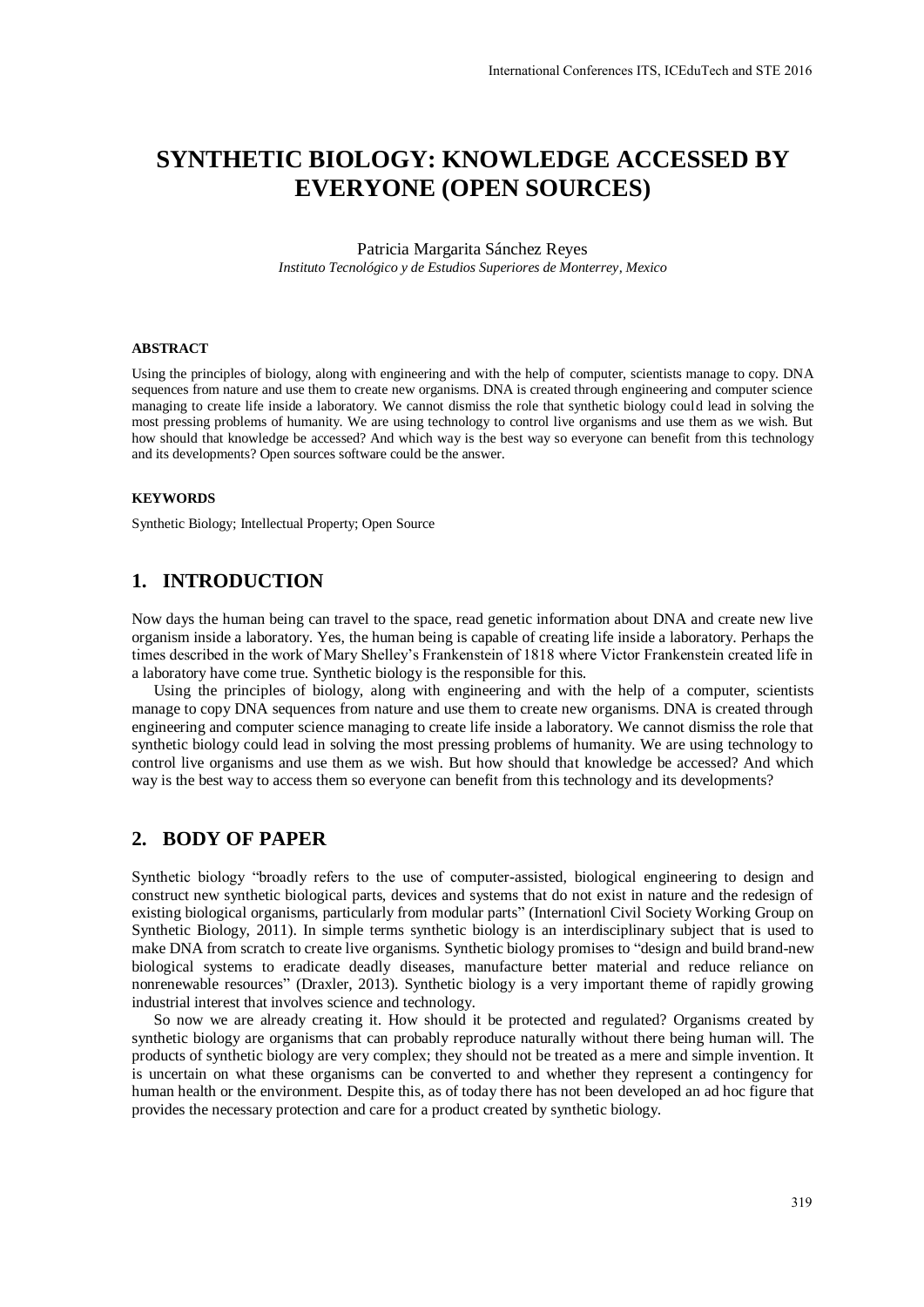Products created by synthetic biology are protected by intellectual property. Two main models of intellectual property are used to protect synthetic biology components, organisms and products: patents and open source software (Calvert, 2012). On the one hand, synthetic biology can be patent just by meeting the simple requirements set by the country-specific legislation. There is a universal agreement among nations that patents should not include abstract ideas, laws of nature, physical phenomena and products of nature. Usually the country-specific also asks for these requirements to be met: novelty, usefulness and non-obviousness. If a product created by synthetic biology fulfills these requirements is patentable. So we can expect that every product created under synthetic biology will be patent just by the mere fact of being created by synthetic biology. A product of synthetic biology is something new that will not be founded in nature, will be something that is not obvious and will have a specific use for which it was created.

The patent "confers on a patentee power to exclude all other from making, using or selling his invention (Baxter, 1966). But this patent can become a monopoly. And if it constitutes a monopoly it will bring "insufficient disclosure of the invention; lack of use or inadequate use of the patented invention; and abusive practices in licensing agreements" (Roffe, 1974). Such a complex and promissory subject as it is synthetic biology cannot afford to have those issues.

On the other hand, open source "describes a set of rules and practices for defining a community of developers through which information is freely disclosed and distributed" (Anderson & Oderkirk, 2005). Open source software are computer software in which the copyright holder provides its rights to everyone and must permit non-exclusive commercial exploitation, must make available the work's source code and, must allowed that its work be developed (St. Laurent, 2004).

As we have explained patents might not been the right mechanism to protect the products of synthetic biology. The patent may be restricting the innovation and knowledge from others. Faced with the challenges we've seen raised by synthetic biology we needed to analyze whether it is necessary to flex the use of patents through the use of open sources (Conde, 2012). These open codes allow you to use a "patent" invention without any obligation to pay for the use of the invention, as long as the outcome of the investigation for which the "patented" invention is used is published in open sources.

Authors like Kumar Rai and Henkel and Maurer have studied this mechanism and believe it would be very useful for synthetic biology as it seeks to exchange different inventions based on the use of synthetic biology with the goal of creating interchangeable and regularized genetic parts (Rai & Boyle, 2006). A model of intellectual property based on open-source software may lead to greater innovation, transparency, and openness (Calvert 2012).

However, implementation of patents and open source software are not an easy task. These intellectual property models for synthetic biology could have a variety of impacts on biodiversity. Convention on Biological Diversity identifies "new and emerging issues relating to the conservation and sustainable use of biodiversity" (CBD Technical Series No. 82, 2015). So under this premise it is that we should analyze the possibility of protecting the products of synthetic biology under open sources.

The Convention on Biological Diversity aims for "fair and equitable sharing of benefits arising out of the utilization of genetic resources" (Lehman, 2008). From here the need to find a mechanism that works like a link between the Convention and intellectual property rights in order to ensure transfer of knowledge. There is a need to research this field in order to achieve and to analyze the access to genetic resources and sharing of benefits of synthetic biology in light of intellectual property.

Following this path is that the first problem arises. The right of access to genetic resources and sharing of benefits often combines with the intellectual property rights to use patents, but these patents can represent a barrier to access new technologies created under synthetic biology. This is where we presented the eternal disagreement between those who argue on one hand, that patents are an obstacle to the right of access to genetic resources and on the other side, those who believe that patents are intended to encourage innovation in the development of new technologies (Andermariam, 2007).

Companies now days rather that contributing to knowledge in synthetic biology are restricting it by patenting their findings. In a subject as complex as synthetic biology and were one DNA-sequence must be needed in order to help other scientists develop their research, knowledge cannot be restricted. Scientists should work together in an open mechanism to share genetic information that can help resolve the most pressing problems of humanity.

Synthetic biology represents a challenge to the intellectual regimes that exist today. They represent a challenge for three things: (1) the organisms in synthetic biology evolve, (2) the traditional relationship between the product and the risk of synthetic biology are not the same as a normal product and (3) the